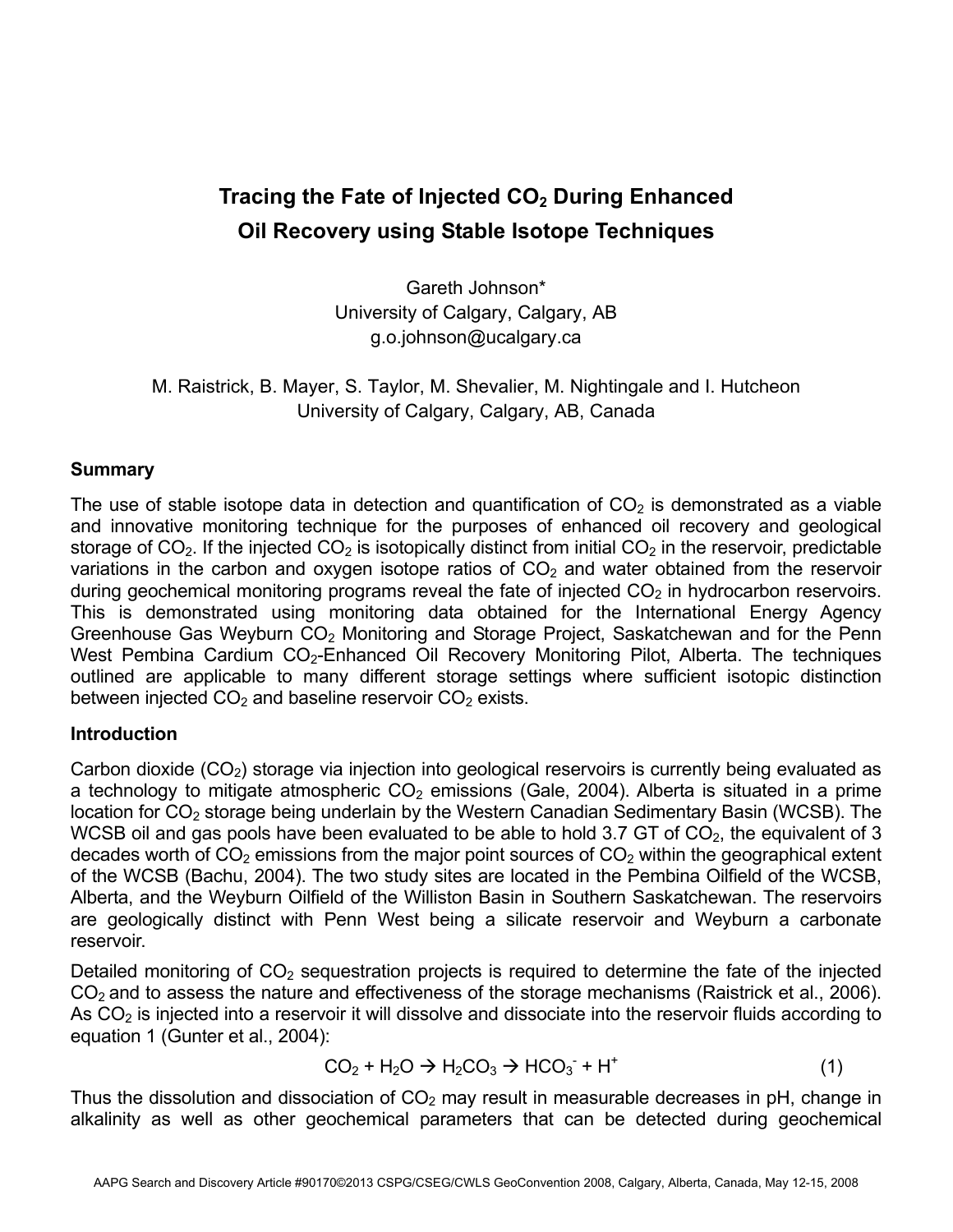monitoring of produced fluids. In addition, the isotopic composition of produced  $CO<sub>2</sub>$  may provide additional clues regarding the fate of injected  $CO<sub>2</sub>$  in the reservoir. The objective of this paper is to demonstrate that variations in the isotopic composition of produced fluids and gases combined with geochemical data can be used to effectively trace the fate of  $CO<sub>2</sub>$  during enhaced oil recovery in mature oil fields.

### **Theoretical Background and Methods**

At both sites, prior to  $CO<sub>2</sub>$  injection an extensive geochemical and isotopic baseline study was conducted recording 38 parameters including alkalinity, pH, gas composition  $(CO<sub>2</sub>, H<sub>2</sub>S, C1-C4)$ , major ionic species (Na, K, Cl, Ca, Mg, Fe, etc) and C, O and S isotopic compositions of various compounds. Subsequent monitoring events took place at regular intervals throughout the injection phase recording the same parameters. The use of the stable isotopic composition as a tracer of  $CO<sub>2</sub>$  relies on the distinction between baseline reservoir values and those of the injected  $CO<sub>2</sub>$ . At both study sites, the injected  $CO<sub>2</sub>$  is isotopically distinct.

*Carbon isotope ratios:* If the carbon isotope ratio (typically expressed as  $\delta^{13}$ C) of the injected CO<sub>2</sub> is significantly different from that of baseline  $CO<sub>2</sub>$  in the reservoir, increasing contributions of injected  $CO<sub>2</sub>$  at sampling wells will result in increasing  $CO<sub>2</sub>$  contents (usually expressed in mole%) accompanied by  $\delta^{13}$ C values of the CO<sub>2</sub> trending from those of the baseline CO<sub>2</sub> towards those of the injected CO<sub>2</sub>. Raistrick et al. (2006) demonstrated the use of  $\delta^{13}$ C values to trace the fate of injected CO<sub>2</sub> in a mature oilfield at Weyburn, Saskatchewan by evaluating  $\delta^{13}$ C values of dissolved inorganic carbon (DIC) to assess the dissociation and resulting ionic trapping of  $CO<sub>2</sub>$  in the reservoir brines. Here, we present  $\delta^{13}$ C values of the free CO<sub>2</sub> gas sampled at the well heads to identify CO<sub>2</sub> breakthrough (or an early warning thereof) at individual wells sampled at both the Weyburn and Penn West sites.

*Oxygen isotope ratios:* Injection of isotopically distinct  $CO<sub>2</sub>$  may not only affect the carbon isotope ratios of  $CO<sub>2</sub>$  and DIC in the reservoir, but may also cause changes in the oxygen isotope ratios (usually expressed as  $\delta^{18}O$  values) of the reservoir fluids. Changes in  $\delta^{18}O$  values of water due to  $CO<sub>2</sub>$  have rarely been studied in the environmental field due to the minimal amount of  $CO<sub>2</sub>$  normally present. However, in a  $CO<sub>2</sub>$  storage setting the volume of  $CO<sub>2</sub>$ -oxygen in the system increases to the point where it may influence the  $\delta^{18}$ O values of the reservoir fluids (Kharaka et al., 2006). Oxygen isotope ratios of produced water may be affected by water injection, but in this case the hydrogen isotope ratios ( $\delta^2$ H values) of the produced water would change concurrently. If no change is observed in the  $\delta^2$ H value of the reservoir fluids, variations in the  $\delta^{18}$ O values may be indicative of the influence of injected  $CO<sub>2</sub>$ .

It is known that isotopic (equilibrium) exchange proceeds rapidly between the oxygen in  $CO<sub>2</sub>$  and oxygen in water of various salinities (e.g. Epstein & Mayeda, 1953). At standard temperatures (25°C) and pressures the isotope enrichment factor between  $H_2O$  and  $CO_2$  has been determined to be 40.1 ‰ (Bottinga, 1968). At the temperature of the Penn West (50°C) and Weyburn (56°C) reservoirs this enrichment factor is slightly lower, circa 35 ‰. There are two end member scenarios of isotope exchange between  $CO<sub>2</sub>$  and  $H<sub>2</sub>O$ . In the initial stages of  $CO<sub>2</sub>$  injection the majority of the oxygen in the produced water- $CO<sub>2</sub>$  system will come from the produced water. Hence the produced water oxygen isotope ratio will remain constant and will control the  $\delta^{18}$ O value of CO<sub>2</sub> to be 35 ‰ higher than that of the produced water. Conversely, if the majority of the oxygen in the produced water-CO<sub>2</sub> system is sourced from the  $CO<sub>2</sub>$  (as may occur towards the end of injection), the  $CO<sub>2</sub>$ oxygen isotope ratios will dominate the produced water-CO<sub>2</sub> system. Consequently, the  $\delta^{18}O$  value of the produced water will start to change becoming 35 ‰ lower than that of the injected  $CO<sub>2</sub>$ .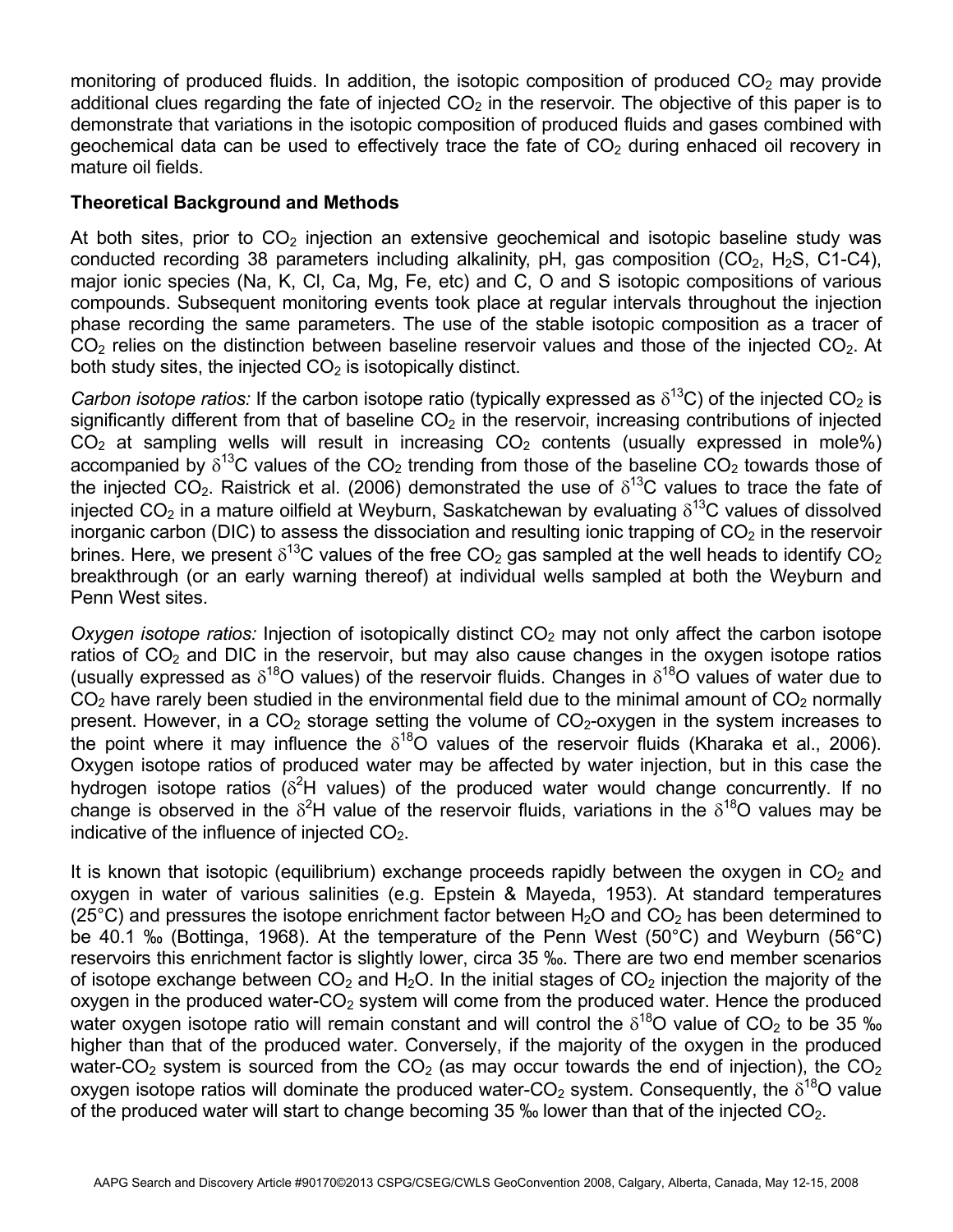## **Examples**

Weyburn: Figure 1a-f shows the trends observed for  $CO_2$ ,  $\delta^{13}C_{CO2}$  and  $\delta^{18}O_{H2O}$  values throughout 48 months of  $CO<sub>2</sub>$  injection for two wells from the Weyburn study site. Well 1 was characterized by increasing mole%  $CO<sub>2</sub>$  over time (Fig 1a). At the same time, carbon isotope ratios of  $CO<sub>2</sub>$  sampled decreased towards the  $\delta^{13}$ C values of the injected CO<sub>2</sub> (Fig 1b). In addition, the  $\delta^{18}$ O value of the produced water decreased by circa 2 ‰ (Fig 1c), indicating that the injected  $CO<sub>2</sub>$  has started to influence the isotopic composition of the produced water. In contrast, Well 2 has not seen significant increases in mole%  $CO<sub>2</sub>$  (Fig 1d) and the  $\delta^{18}O$  value of the produced water remained constant (Fig 1f) indicating a negligible influence of injected  $CO<sub>2</sub>$ . However, the  $\delta^{13}$ C value of  $CO<sub>2</sub>$  obtained from Well 2 decreased from its initial value towards that of the injected  $CO<sub>2</sub>$  (Fig 1e), suggesting that injected  $CO<sub>2</sub>$  is starting to reach this well.

Penn West: Figure 1g-I shows the trends observed in  $CO_2$ ,  $\delta^{13}C_{CO2}$  and  $\delta^{18}O_{H2O}$  values throughout 24 months of  $CO<sub>2</sub>$  injection for two wells from the Penn West study site. At Well 1,  $CO<sub>2</sub>$  increased significantly 6 weeks after injection commenced (Fig 1g). The  $\delta^{13}$ C values of CO<sub>2</sub> increased simultaneously towards that of the injected CO<sub>2</sub> (Fig 1h). In addition, the  $\delta^{18}$ O value of the produced water increased by more than 2 ‰ (Fig 1i), indicating that the injected  $CO<sub>2</sub>$  has started to influence the isotopic composition of the produced water. In contrast, changes in CO<sub>2</sub> content and  $\delta^{18}O$ values were insignificant in Well 2 at Penn West (Fig 1j, l). However, the carbon isotope ratios of  $CO<sub>2</sub>$  obtained from Well 2 increased towards that of the injected  $CO<sub>2</sub>$  indicating that injected  $CO<sub>2</sub>$  is starting to reach the well (Fig 1 k).

### **Conclusions**

Carbon isotope ratios are an effective tool to trace the movement and reaction of injected  $CO<sub>2</sub>$  in mature oil fields, provided that the injection  $CO<sub>2</sub>$  is isotopically distinct. In addition, trends observed in the  $\delta^{18}O$  values of produced water at several wells at Penn West and Weyburn point towards an increasing amount of  $CO<sub>2</sub>$  sourced oxygen in the produced waters. The trends in the isotope data are corroborated with independent geochemical data (see companion paper by Shevalier et al.) showing increasing mole%  $CO<sub>2</sub>$  at the same wells. Further work to quantify the amount of  $CO<sub>2</sub>$  sourced oxygen and thus to quantify the amount of  $CO<sub>2</sub>$  dissolved in the produced waters using the  $\delta^{18}O$  values is currently being pursued.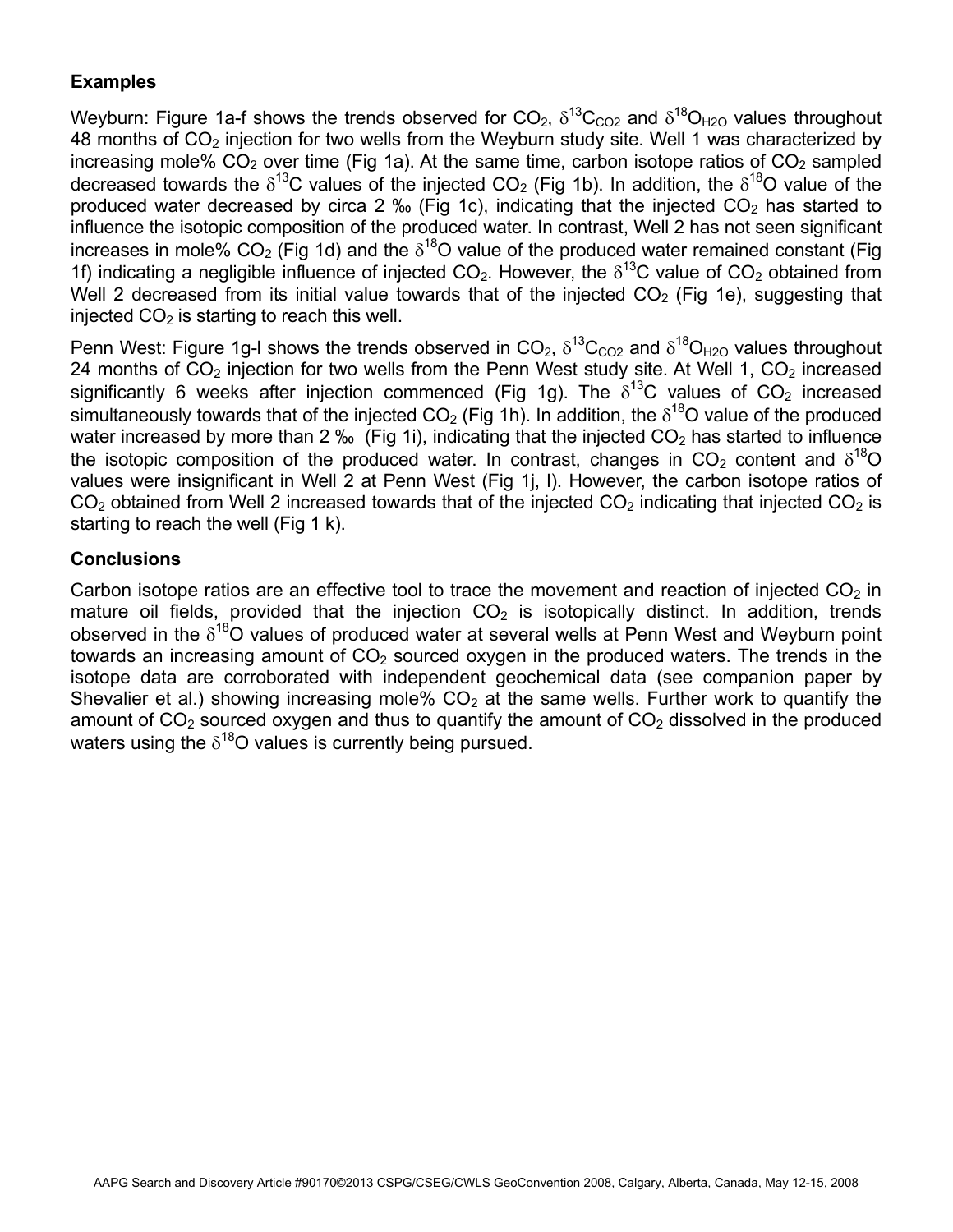### **Acknowledgements**

Funding for the Penn West Pembina Cardium  $CO<sub>2</sub>$ -Enhanced Oil Recovery Monitoring Pilot is from Penn West Energy Trust, Alberta Energy Research Institute, Western Economic Diversification Canada and Natural Resources Canada. Funding for the IEA GHG Weyburn  $CO<sub>2</sub>$ Monitoring and Storage Project is provided by the Petroleum Technology Research Centre in collaboration with EnCana Corporation (the operator of the Weyburn oil field).

#### **References**

Bachu, S., 2004, Evaluation of CO<sub>2</sub> Sequestration Capacity in Oil and Gas Reservoirs in the Western Canada Sedimentary Basin, Alberta Geological Survey, Alberta Energy and Utilities Board March 2004.

Bottinga, Y., 1968, Calculation of fractionation factors for carbon and oxygen in the system calcite – carbon dioxide – water: Journal of Physical Chemistry, **72**, 800-808.

Epstein, S., and Mayeda, T.K., 1953, Variations of the 18O/16O ratio in natural waters: Geochimica et Cosmochimica Acta, **4**, 213.

Gale, J., 2004, Why do we need to consider geological storage of CO<sub>2</sub>? In: Baines S.J., and Worden R.H., (eds.), Geological Storage of Carbon Dioxide, Geological Society, London, Special Publications, **233**, 7-15.

Gunter, W.D., Bachu, S., and Benson, S., 2004, The role of hydrogeological and geochemical trapping in sedimentary basins for secure geological storage for carbon dioxide. In: Baines, S.J., and Worden, R.H., (eds.), Geological Storage of Carbon Dioxide, Geological Society, London, Special Publications, **233**, 129-145.

Kharaka, Y.K., Cole, D.R., Hovorka, S.D., Gunter, W.D., Knauss, K.G., and Freifeld, B.M., 2006, Gas-water-rock interactions in Frio Formation following CO2 injection: Implications for the storage of greenhouse gases in sedimentary basins: Geology, **34-7**, 577-580.

Raistrick, M., Mayer, B., Shevalier, M., Perez, R.J., Hutcheon, I., Perkins, E.H., and Gunter, W.D., 2006, Using Chemical and Isotopic Data to Quantify Ionic Trapping of Injected Carbon Dioxide in Oil Field Brines: Environmental Science and Technology, **40**, 6744-6749.